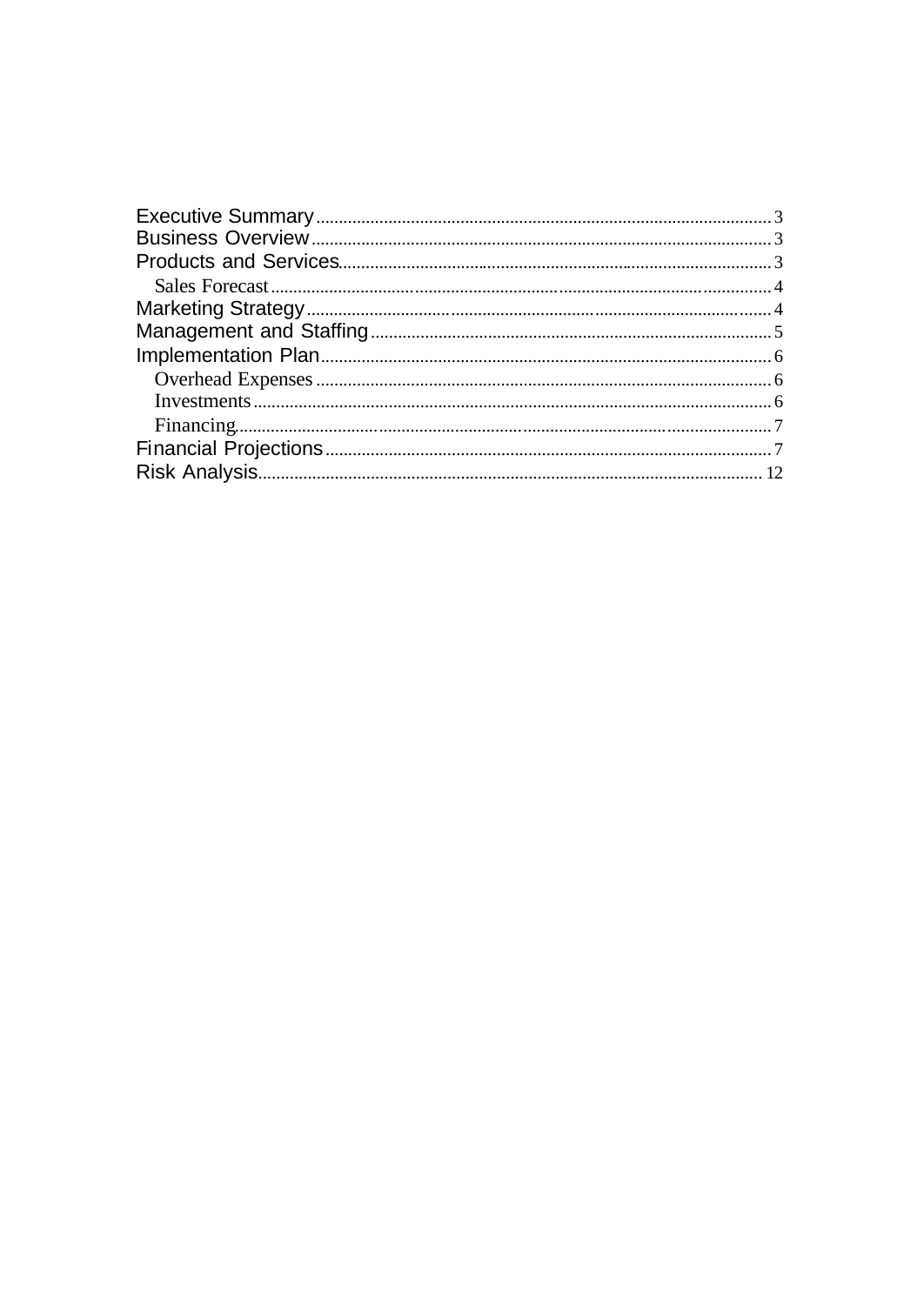Get started with your business plan – www.iplanner.net

## **Executive Summary**

The purpose of executive summary is to summarize the highlights of the bizplan and to provide a brief snapshot of the company.

Give the reader a fix on the size and type of the company, its management, the products and services it offers, also some basic information about the industry, the size of the target market, and the financial goals of the business.

If your plan is designed to help you get a bank loan, include the information about the amount, type and purpose of the funds your are seeking.

|                               | 2012       | 2013      | 2014      |
|-------------------------------|------------|-----------|-----------|
| Cash                          | 152,993    | 82,426    | 211,043   |
| Sales revenue                 | 1,550,000  | 4,000,000 | 5,500,000 |
| Net profit for financial year | $-215,880$ | 167, 108  | 391,863   |
| Operating margin              | $-13.9%$   | 4.18%     | 7.12%     |
| Owners' equity                | 34,120     | 201,228   | 593,091   |
| Return on equity (per year)   | $-633%$    | 83.0%     | 66.1%     |

#### Main financial measures

## **Business Overview**

The business overview section generally consists the information about your company's legal name, address and contact information.

Briefly describe the ownership and organizational structure, give a mission statement and a list of your objectives and success factors.

Depending on the business model and a type of business plan, you may need to include a description of the location and facilities.

Describe your company's history (if any) or a startup information.

## **Products and Services**

The starting point here is a clear statement of what the product is or what service your company will provide.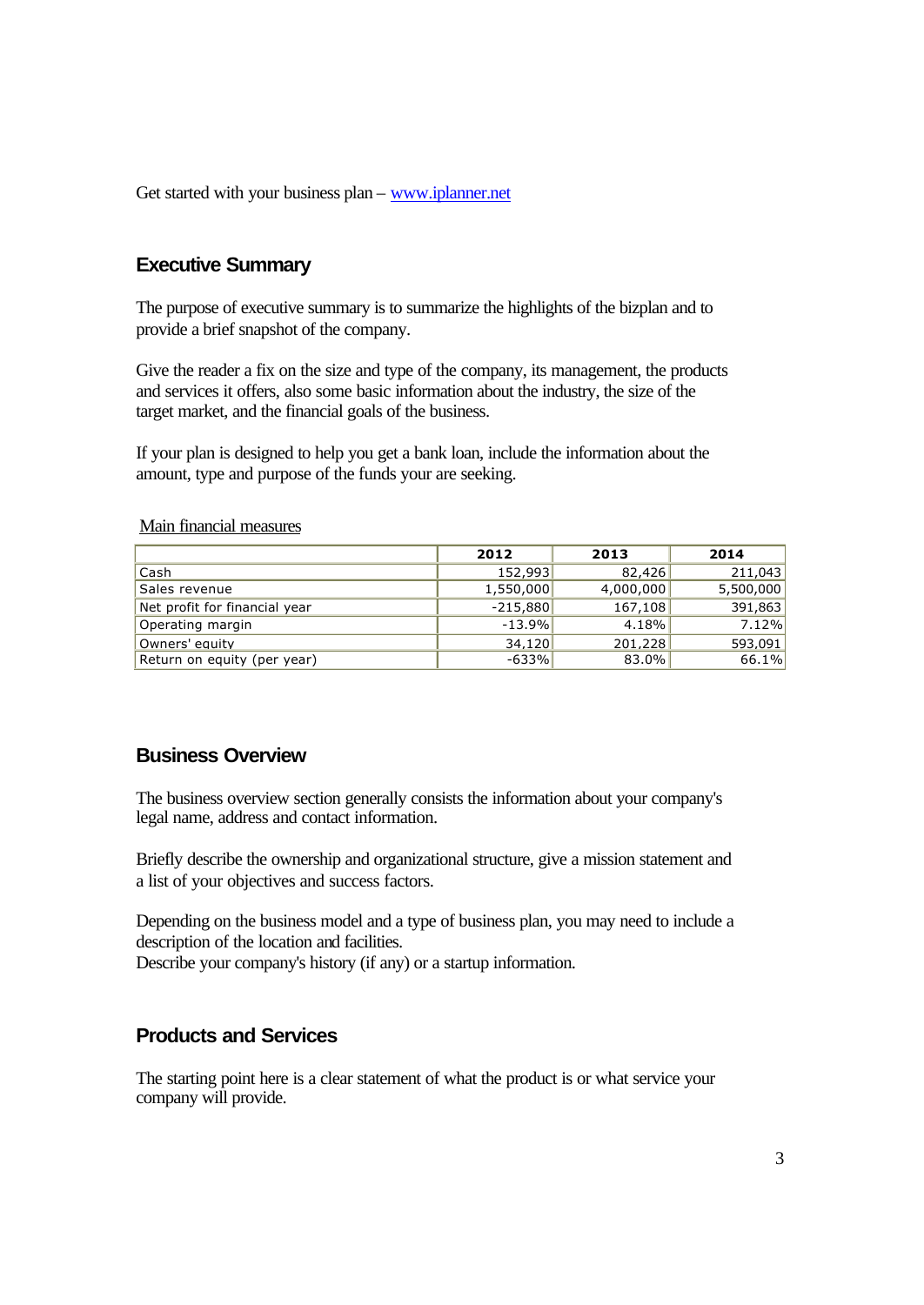Explain what makes your products or services unique in the marketplace and how they will differ from those of your competitors.

Do you have any plans to update existing products or to offer new products or services in the next years? If yes, provide a brief description of what you plan to do.

## **Sales Forecast**

You may include comments to your sales forecast expressed below.

Sales revenue (USD)

| <b>Products and services</b> | 2012      | 2013      | 2014      |
|------------------------------|-----------|-----------|-----------|
| Products on sale             | 1,550,000 | 4,000,000 | 5,500,000 |
|                              | 1,550,000 | 4,000,000 | 5,500,000 |

#### Gross margin (%)

| <b>Products and services</b> | ר ו הר<br>ZUIZ |          |          |
|------------------------------|----------------|----------|----------|
| Dr.<br>oducts on<br>sale     | ∼∼<br>ັ        | <u>-</u> | nF<br>-- |



# **Marketing Strategy**

The marketing strategy section typically consists of an:

- ?? Industry analysis, which assesses the general industry environment in which your compete.
- ?? Target market analysis, which identifies and quantifies your customers.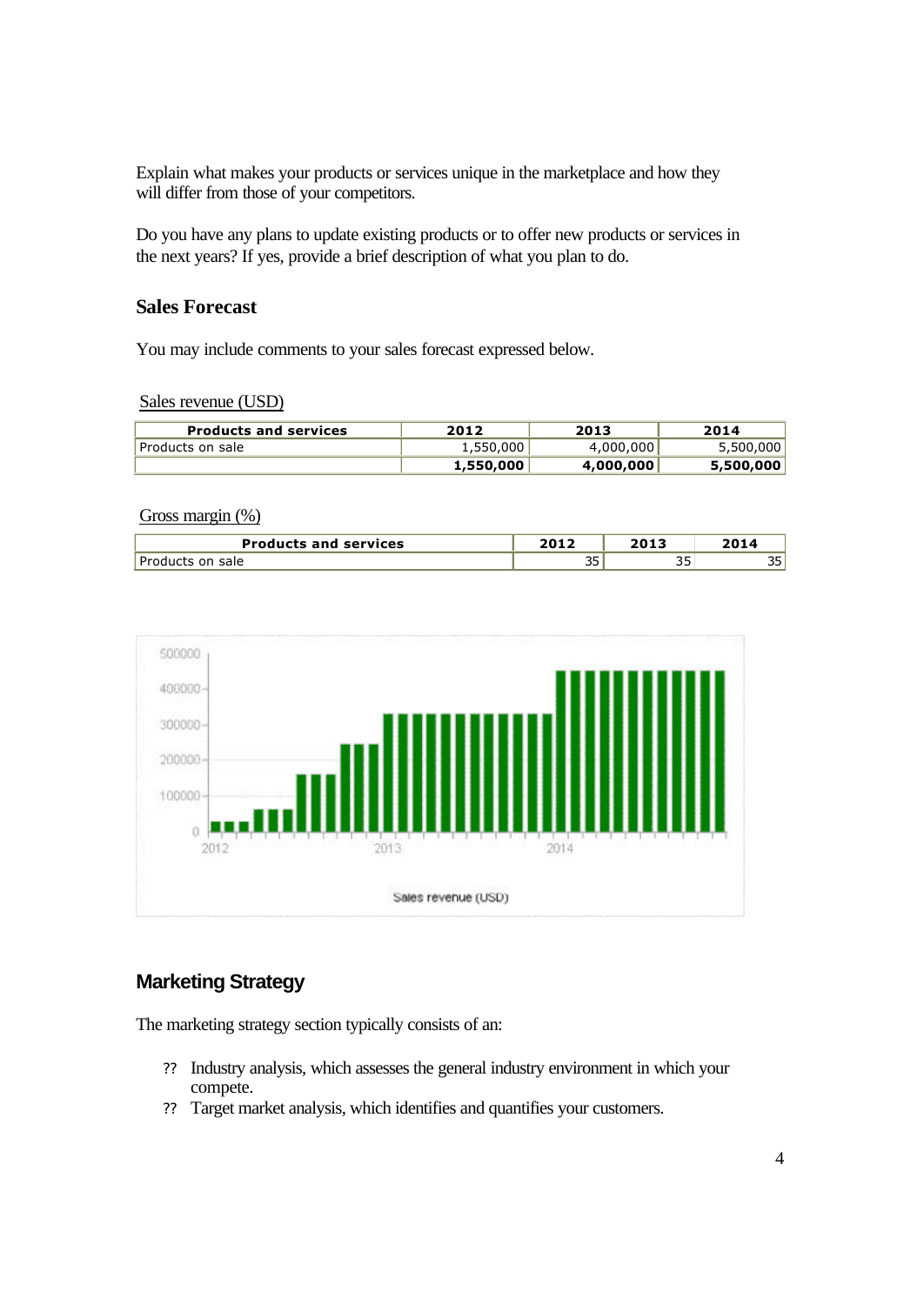- ?? Competitive analysis, which identifies your competitors, their strengths and weaknesses.
- ?? Marketing plan, which explains how you will effectively market your products and services to the target customers.

## **Management and Staffing**

Here you should describe the management and staffing structure of your company.

Discuss how many employees you currently have (if any) and how many you expect to have over the next years.

Point out the key people and their roles on your management team.

Discuss how you will fill the key non-management jobs within your business.

Discuss any factors that could affect your ability to find, hire and keep employees.

#### Headcount

| Personnel   | 2012 | 2013 | 2014 |
|-------------|------|------|------|
| Management  |      |      |      |
| Blue collar |      |      |      |
|             |      |      |      |

## Monthly salary (USD)

| Personnel   | つハ1つ  | 2013             | 2014  |
|-------------|-------|------------------|-------|
| Management  | 5,500 | 700 <sub>1</sub> | 000   |
| Blue collar | .300  | 400              | 1,500 |

#### Labor cost (USD)

|                        | 2012      | 2013      | 2014      |
|------------------------|-----------|-----------|-----------|
| Wages and salaries     | 404,400   | 574,800   | 702,000   |
| Social security costs  | 40,440    | 57,480    | 70,200    |
| Labor cost             | 444,840   | 632,280   | 772,200   |
| <b>REVENUES</b>        | 1,550,000 | 4,000,000 | 5,500,000 |
| Labor cost to revenues | 28.7%     | 15.8%     | 14.0%     |

#### Labor cost (USD)

|                        | 2012      | 2013      | 2014      |
|------------------------|-----------|-----------|-----------|
| Wages and salaries     | 404,400   | 574,800   | 702,000   |
| Social security costs  | 40,440    | 57,480    | 70,200    |
| Labor cost             | 444,840   | 632,280   | 772,200   |
| <b>REVENUES</b>        | 1,550,000 | 4,000,000 | 5,500,000 |
| Labor cost to revenues | 28.7%     | 15.8%     | 14.0%     |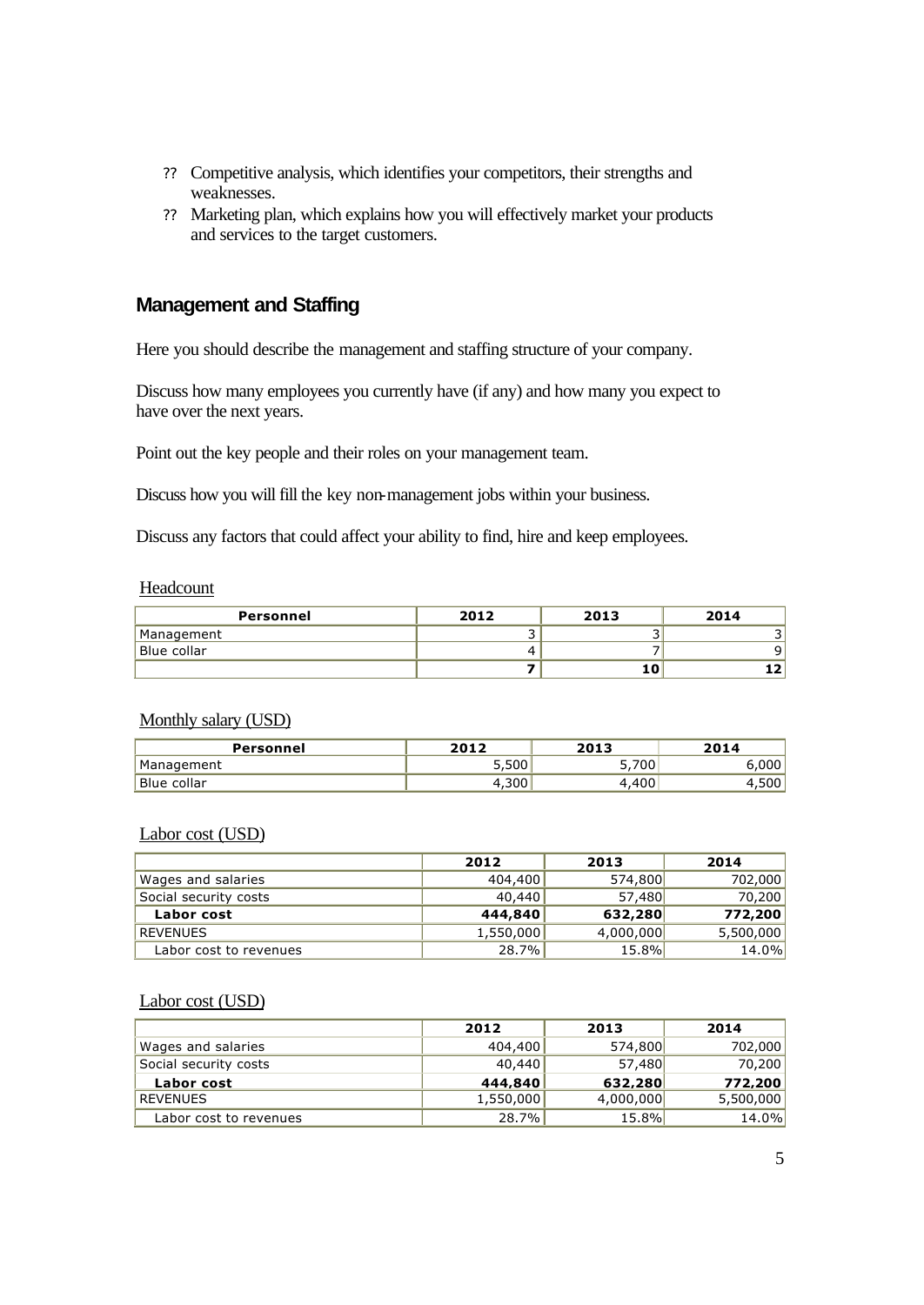

# **Implementation Plan**

The implementation plan section you should provide an overview of the types of activities your enterprise must routinely perform. Depending on the business model, you may briefly describe the manufacturing process and/or the process of rendering services, filling orders, collecting money from customers, providing after-sale support, dealing with unexpected occurrences or changing conditions etc.

# **Overhead Expenses**

You may give some comments on the overhead expenses budget included with this chapter.

## Other operating expenses (USD)

| Other operating expenses | 2012    | 2013    | 2014    |
|--------------------------|---------|---------|---------|
| Start-up expenses        | 50,000  |         |         |
| Overhead expenses        | 300,000 | 500,000 | 600,000 |
|                          | 350,000 | 500,000 | 600,000 |

## **Investments**

Describe your investment plan (purchase of fixed assets) included with this chapter.

Assets purchase value (USD)

| Fixed assets | 2012 | 2013 |  |
|--------------|------|------|--|
|              |      |      |  |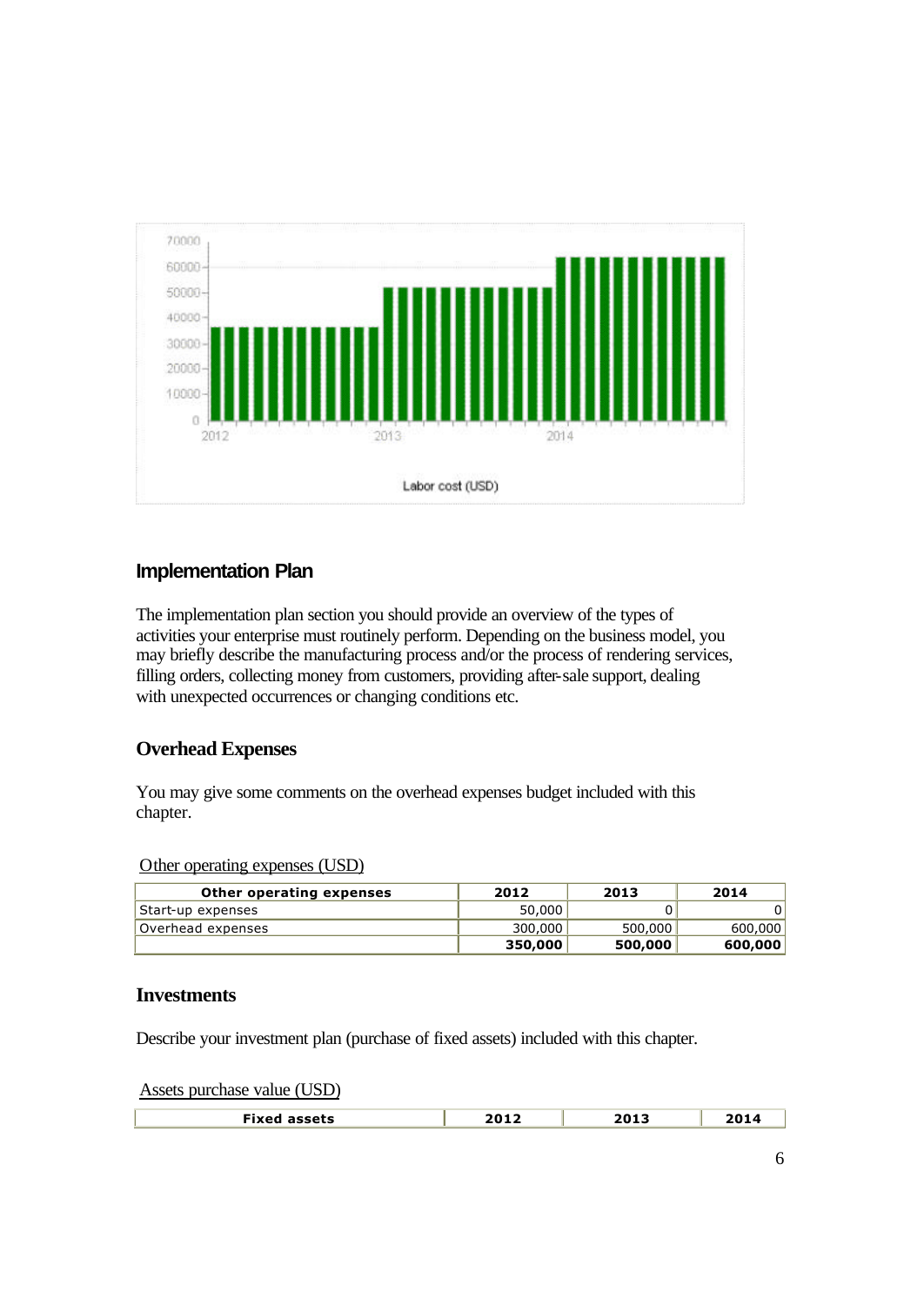|                      | 50,000 | 100,000 |    |
|----------------------|--------|---------|----|
| Fixed assets         |        | 100,000 | 01 |
| Start-up investments | 50.000 |         | 01 |

# **Financing**

Describe how your company shall be financed (your own contribution, bank loans, equity investments, capital leases, grant financing).

## Capital structure (USD)

|                            | 2012    | 2013    | 2014    |
|----------------------------|---------|---------|---------|
| Current assets             | 512.453 | 482,021 | 738,130 |
| Fixed assets               | 42,500  | 120,000 | 97,500  |
| <b>Current liabilities</b> | 320,833 | 381,869 | 223,614 |
| Long-term liabilities      | 200,000 | 18,925  | 18,925  |
| Owners' equity             | 34,120  | 201,228 | 593,091 |

## Inflows of nominal value (USD)

| Owners  | 01-2012 | 02-2012 | 03-2012 | 04-2012 |
|---------|---------|---------|---------|---------|
| Owner A | 150,000 |         |         |         |
| Owner B | 100,000 |         |         |         |
|         | 250,000 |         |         |         |

## Loan amounts received (USD)

| <b>Annuity loans</b> | 2012 | 2013   | 2014 |
|----------------------|------|--------|------|
| Bank Ioan 2          |      | 50,000 |      |
|                      |      | 50,000 |      |

## Principal repayments (USD)

| <b>Annuity loans</b> | 2012<br>2013 |        | 2014    |
|----------------------|--------------|--------|---------|
| Bank loan 2          |              | 14,492 | 16,584' |
|                      |              | 14,492 | 16,584  |

## Interest expense (USD)

| <b>Annuity loans</b> | 2012 | 2013 | 2014  |
|----------------------|------|------|-------|
| Bank loan 2          |      | .992 | 1.399 |
|                      | υ    | ,992 | 1,399 |

# **Financial Projections**

#### **Income Statement**

The intent of an income statement is to show how much net profit the business will be generating. First, it calculates gross profits. Gross profit is sales revenue minus cost of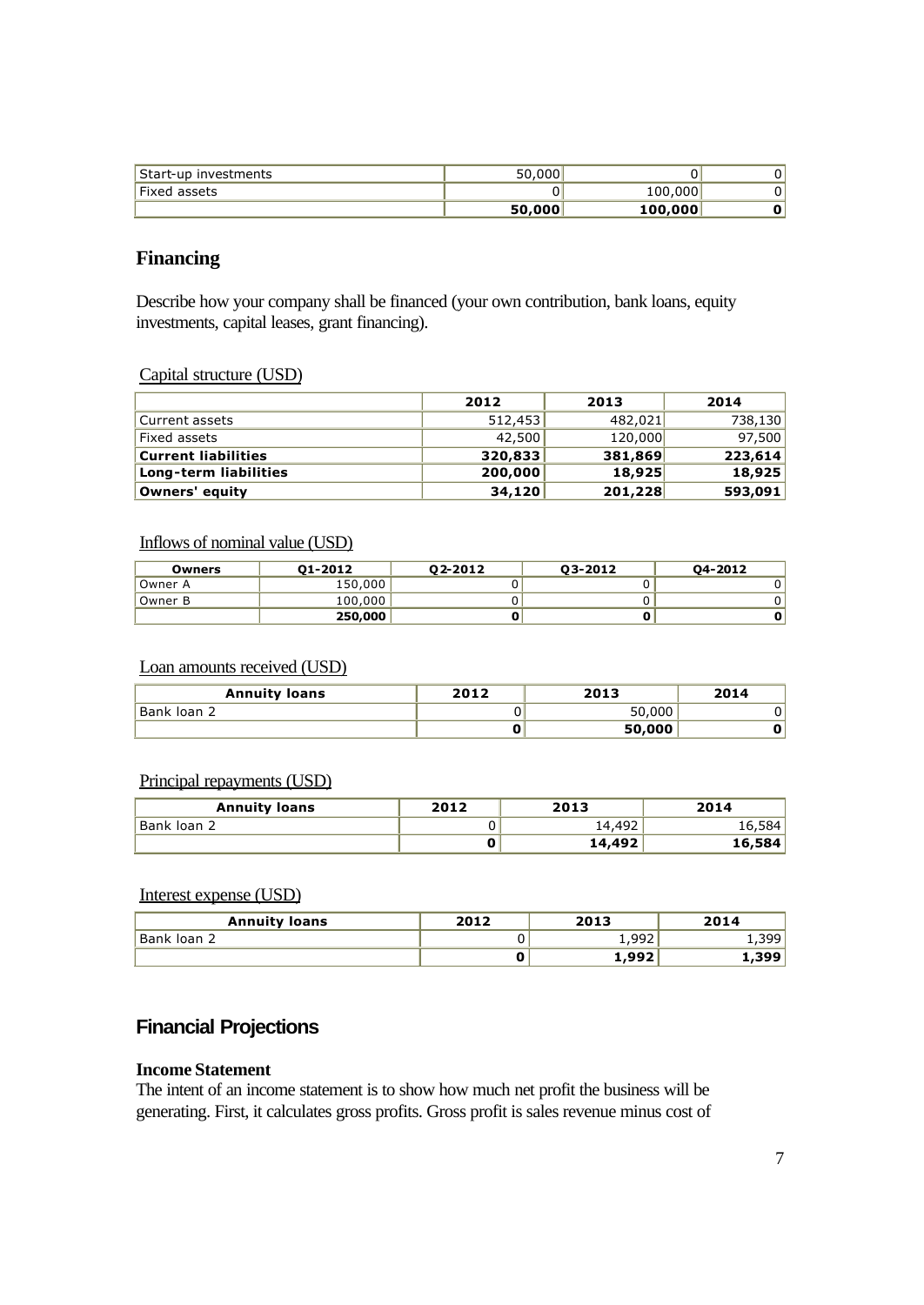sales. Then, the statement begins to account for the other expenses like personnel expenses, rent and utilities, advertising, etc. Once that is calculated and subtracted from gross profit, it leaves the net profit.

### **Balance Sheet**

A balance sheet is a snapshot in time about a company's health. The balance sheet totals the company's assets and liabilities. It also tracks the owner's equity by placing it with the liabilities, this provides a way for the two categories to balance. When totaled the assets and liabilities with owner's equity should equal each other. What one finds with this financial is where the business capital and liabilities are placed.

## **Cash Flow Statement**

The cash flow statement shows how cash is flowing in and out of the business. It can be argued the cash flow statement is similar to the income statement with a lot of the same categories. However, a cash flow statement accounts for loan payments, owners draw (dividends outflow), and capital purchases (fixed assets), but not depreciation or writeoffs. Any cash transaction is accounted for, so a company's liquidity is being tracked. Its goal is to point out when a business will need cash or be cash rich.

|                                      | 2012           | 2013      | 2014      |
|--------------------------------------|----------------|-----------|-----------|
| Sales revenue                        | 1,550,000      | 4,000,000 | 5,500,000 |
| <b>Export sales</b>                  | 0              | 0         | 0         |
| Cost of sales                        | 1,007,500      | 2,600,000 | 3,575,000 |
| <b>Gross profit</b>                  | 542,500        | 1,400,000 | 1,925,000 |
| Other operating revenue and expenses | $\Omega$       | 0         | 0         |
| Other operating expenses             | 350,000        | 500,000   | 600,000   |
| Labor cost                           | 444,840        | 632,280   | 772,200   |
| Depreciation of fixed assets         | 7,500          | 22,500    | 22,500    |
| <b>Operating profit</b>              | $-259,840$     | 245,220   | 530,300   |
| <b>EBITDA</b>                        | $-252,340$     | 267,720   | 552,800   |
| Financial income and expenses        | $-28,000$      | $-22,409$ | $-7,816$  |
| Profit before income tax             | $-287,840$     | 222,811   | 522,484   |
| Income tax expense                   | $-71,960$      | 55,703    | 130,621   |
| <b>Profit</b>                        | $-215,880$     | 167,108   | 391,863   |
|                                      |                |           |           |
| Operating margin                     | $-13.9%$       | 4.18%     | 7.12%     |
| Gross margin                         | 35%            | 35%       | 35%       |
| Sales per employee                   | 221,429        | 400,000   | 458,333   |
| Value added                          | 192,500        | 900,000   | 1,325,000 |
| Value added per employee             | 27,500         | 90,000    | 110,417   |
|                                      |                |           |           |
| Return on equity (per year)          | $-633%$        | 83.0%     | 66.1%     |
| Quick ratio                          | 1.09           | 0.69      | 1.97      |
| Current ratio                        | 1.60           | 1.26      | 3.30      |
| <b>ISCR</b>                          | $-9.01$        | 11.9      | 70.7      |
| <b>DSCR</b>                          | $\overline{0}$ | 1.13      | 2.46      |
| Debt to equity ratio                 | 11.7           | 1.17      | 0.03      |
| Debt to capital ratio                | 92.1%          | 53.9%     | 3.09%     |

#### Performance measures (USD)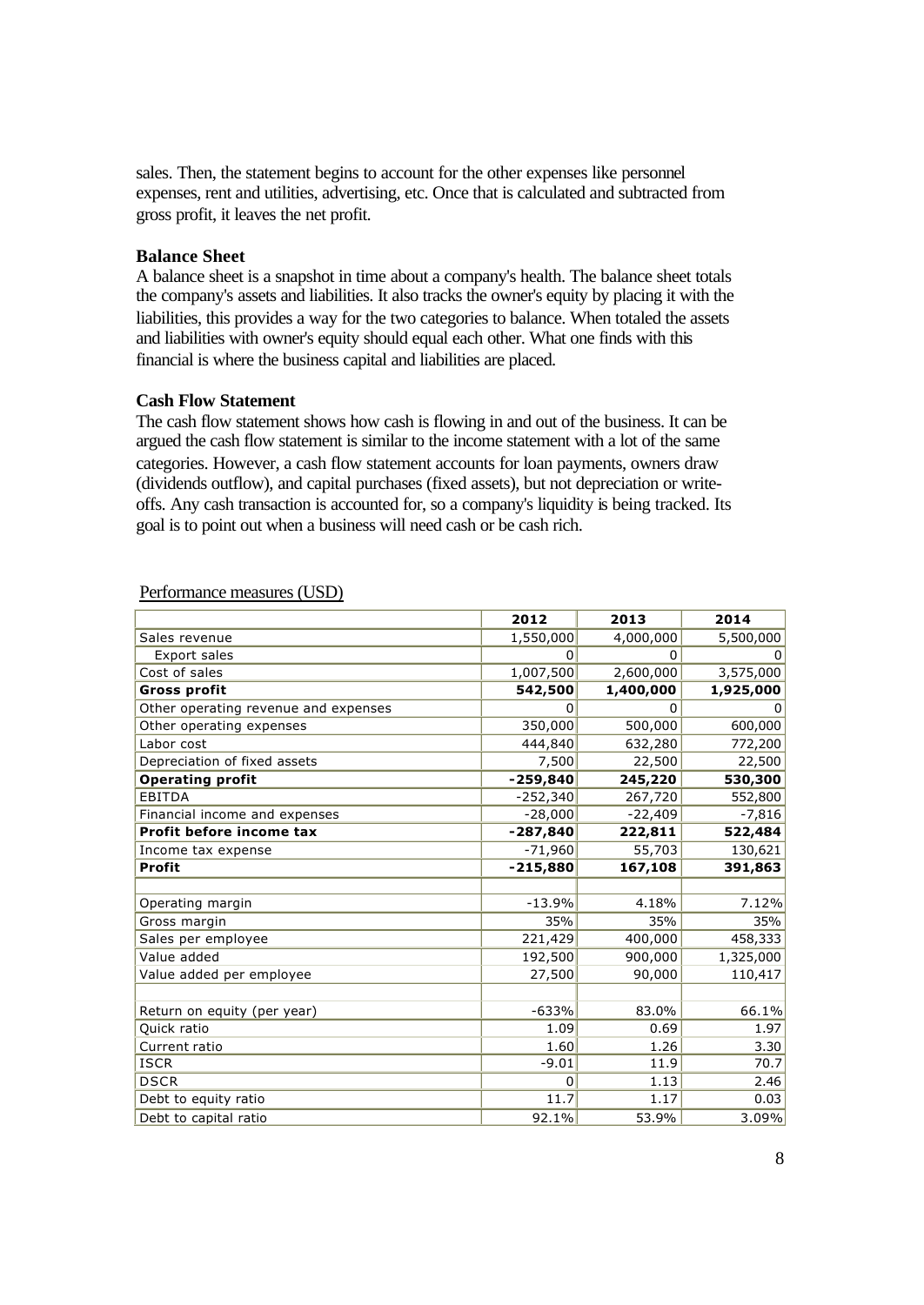| Receivables collection period, days | 29.0 | 15.0 | L5.01 |
|-------------------------------------|------|------|-------|
| Payable period, days                | 38.7 | 20.0 | 20.0  |
| Inventory period, days              | 58.1 | 30.0 | 30.0  |

## Income statement (USD)

|                               | 2012       | 2013      | 2014      |
|-------------------------------|------------|-----------|-----------|
| Sales revenue                 | 1,550,000  | 4,000,000 | 5,500,000 |
| Export sales                  | 0          |           |           |
| Other operating revenue       | $\Omega$   | 0         | 0         |
| Cost of sales                 | 1,007,500  | 2,600,000 | 3,575,000 |
| Other operating expenses      | 350,000    | 500,000   | 600,000   |
| Labor cost                    |            |           |           |
| Wages and salaries            | 404,400    | 574,800   | 702,000   |
| Social security costs         | 40,440     | 57,480    | 70,200    |
| Total labor cost              | 444,840    | 632,280   | 772,200   |
| Depreciation of fixed assets  | 7,500      | 22,500    | 22,500    |
| <b>Operating profit</b>       | $-259,840$ | 245,220   | 530,300   |
| Financial expenses            |            |           |           |
| Interest expense              | 28,000     | 22,409    | 7,816     |
| Total financial expenses      | 28,000     | 22,409    | 7,816     |
| Profit before income tax      | $-287,840$ | 222,811   | 522,484   |
| Income tax expense            | $-71,960$  | 55,703    | 130,621   |
| Net profit for financial year | $-215,880$ | 167,108   | 391,863   |

# Balance sheet (USD)

|                                               | 2012     | 2013      | 2014      |
|-----------------------------------------------|----------|-----------|-----------|
| <b>ASSETS</b>                                 |          |           |           |
| <b>Current assets</b>                         |          |           |           |
| Cash                                          | 152,993  | 82,426    | 211,043   |
| Receivables and prepayments                   |          |           |           |
| Trade receivables                             | 125,000  | 166,669   | 229,169   |
| Prepaid and deferred taxes                    | 71,960   | 16,257    | 0.00      |
| Other short-term receivables                  | 0        | 0         | 0         |
| Inventories                                   |          |           |           |
| Inventories                                   | 162,500  | 216,669   | 297,919   |
| <b>Total current assets</b>                   | 512,453  | 482,021   | 738,130   |
| <b>Fixed assets</b>                           |          |           |           |
| Tangible assets                               |          |           |           |
| Machineny and equipment                       | 50,000   | 150,000   | 150,000   |
| Less: Accumulated depreciation                | $-7,500$ | $-30,000$ | $-52,500$ |
| Total                                         | 42,500   | 120,000   | 97,500    |
| <b>Total fixed assets</b>                     | 42,500   | 120,000   | 97,500    |
| <b>Total assets</b>                           | 554,953  | 602,021   | 835,630   |
| <b>LIABILITIES and OWNERS' EQUITY</b>         |          |           |           |
| <b>Liabilities</b>                            |          |           |           |
| <b>Current liabilities</b>                    |          |           |           |
| Loan liabilities                              |          |           |           |
| Short-term loans and notes                    | $\Omega$ | $\Omega$  | 0         |
| Current portion of long-term loan liabilities | 200,000  | 216,584   | 0         |
| Total                                         | 200,000  | 216,584   | 0         |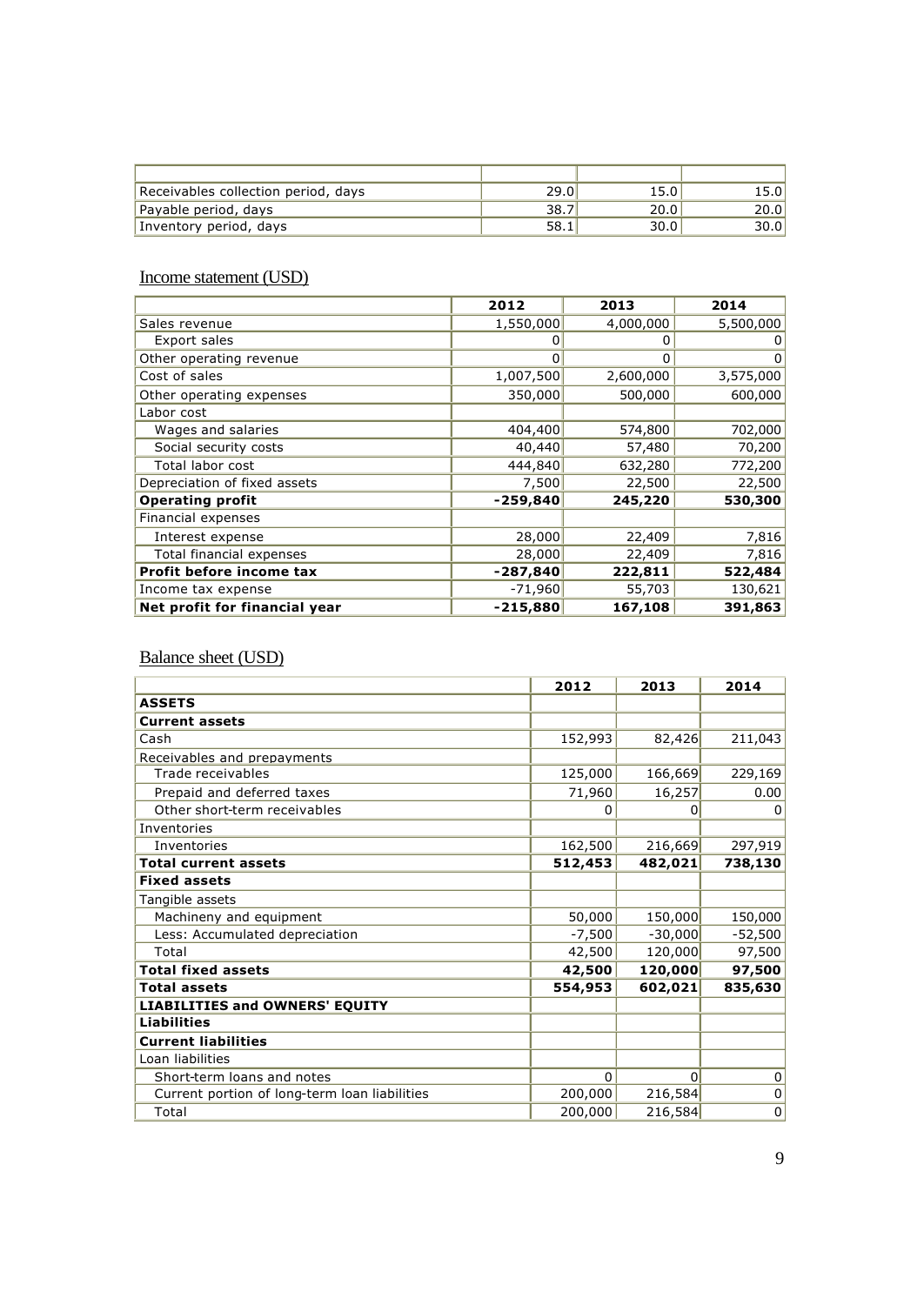| 108,333    | 144,448    | 198,614   |
|------------|------------|-----------|
| 12,500     | 20,837     | 25,000    |
| 0          |            | 0         |
| 0          | $\Omega$   | 0         |
| 120,833    | 165,285    | 223,614   |
| 320,833    | 381,869    | 223,614   |
|            |            |           |
|            |            |           |
| 200,000    | 18,925     | 18,925    |
| 0          | 0          | 0         |
| 200,000    | 18,925     | 18,925    |
| 520,833    | 400,793    | 242,539   |
|            |            |           |
| 250,000    | 250,000    | 250,000   |
| 0          | 0          | 0         |
| 0          | $-215,880$ | $-48,772$ |
| $-215,880$ | 167,108    | 391,863   |
| 34,120     | 201,228    | 593,091   |
| 554,953    | 602,021    | 835,630   |
|            |            |           |

## Cash flow statement (USD)

|                                                    |                |             |                |             | Jan-2012Feb-2012Mar-2012Apr-2012May-2012Jun-2012 |             |
|----------------------------------------------------|----------------|-------------|----------------|-------------|--------------------------------------------------|-------------|
| CASH FLOWS FROM OPERATING ACTIVITIES               |                |             |                |             |                                                  |             |
| Inflows                                            |                |             |                |             |                                                  |             |
| Payments from customers                            | 16,667         | 33,333      | 33,334         | 50,000      | 66,666                                           | 66,667      |
| Receipt of grant financing (operating<br>expenses) | 0              | $\Omega$    | 0              | $\Omega$    | $\Omega$                                         | 0           |
| Receipt of grant financing (personnel<br>expenses) | $\Omega$       | $\Omega$    | 0              | $\Omega$    | $\Omega$                                         | $\Omega$    |
| Receipt of other operating revenue                 | $\Omega$       | $\Omega$    | $\Omega$       | $\Omega$    | $\Omega$                                         | 0           |
| Total                                              | 16,667         | 33,333      | 33,334         | 50,000      | 66,666                                           | 66,667      |
| Outflows                                           |                |             |                |             |                                                  |             |
| Payments to vendors (goods)                        | 14,444         | 36,111      | 21,667         | 36,111      | 57,777                                           | 43,334      |
| Payment of salaries and wages                      | 33,700         | 33,700      | 33,700         | 33,700      | 33,700                                           | 33,700      |
| Social security costs                              | 3,370          | 3,370       | 3,370          | 3,370       | 3,370                                            | 3,370       |
| Payments to vendors (operating<br>expenses)        | 20,833         | 41,666      | 41,667         | 33,334      | 25,000                                           | 25,000      |
| Total                                              | 72,347         | 114,847     | 100,404        | 106,515     | 119,847                                          | 105,404     |
| Net cash flow from operating activities            | $-55,681$      | $-81,514$   | $-67.070$      | $-56,515$   | $-53,181$                                        | $-38,737$   |
|                                                    |                |             |                |             |                                                  |             |
| CASH FLOWS FROM INVESTING ACTIVITIES               |                |             |                |             |                                                  |             |
| Receipt of grant financing (assets)                | $\overline{0}$ | 0           | $\overline{0}$ | $\Omega$    | $\mathbf 0$                                      | $\mathbf 0$ |
| Total                                              | $\Omega$       | $\Omega$    | $\Omega$       | $\Omega$    | $\Omega$                                         | $\Omega$    |
| Outflows                                           |                |             |                |             |                                                  |             |
| Payments to vendors (assets)                       | 50,000         | 0           | 0              | $\mathbf 0$ | 0                                                | $\mathbf 0$ |
| Total                                              | 50,000         | $\Omega$    | 0              | $\Omega$    | $\Omega$                                         | $\Omega$    |
| Net cash flow from investing activities            | $-50,000$      | $\mathbf 0$ | $\mathbf{o}$   | 0           | $\mathbf{0}$                                     | 0           |
|                                                    |                |             |                |             |                                                  |             |
| CASH FLOWS FROM FINANCING ACTIVITIES               |                |             |                |             |                                                  |             |
| Inflows                                            |                |             |                |             |                                                  |             |
| Inflows of nominal value                           | 250,000        | 0           | $\overline{0}$ | 0           | $\mathbf 0$                                      | 0           |
| Inflows of share premium                           | $\Omega$       | 0           | 0              | $\Omega$    | $\Omega$                                         | 0           |
| Loan amounts received                              | 400,000        | $\Omega$    | 0              | $\Omega$    | $\Omega$                                         | 0           |
| Total                                              | 650,000        | 0           | $\overline{0}$ | $\Omega$    | $\Omega$                                         | 0           |
| Outflows                                           |                |             |                |             |                                                  |             |
| Principal repayments                               | 0              | $\mathbf 0$ | $\mathbf 0$    | 0           | $\mathbf 0$                                      | $\mathbf 0$ |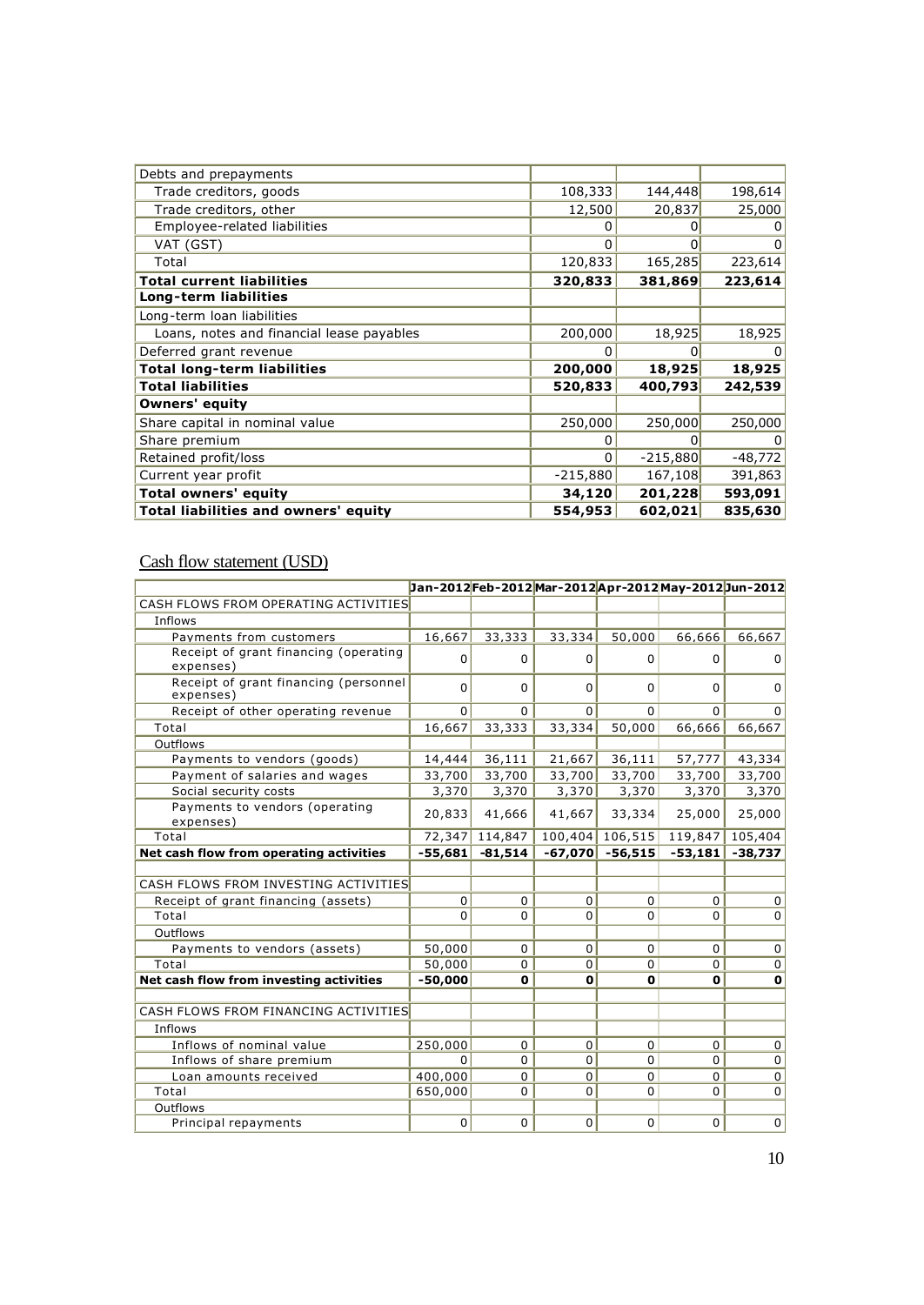| Interest expense                        | 2,333   | 2,333     | 2,333     | 2,333           | 2,333     | 2,333     |
|-----------------------------------------|---------|-----------|-----------|-----------------|-----------|-----------|
| Dividends (net to shareholders)         |         |           |           |                 |           |           |
| Payment of corporate income tax         |         |           |           |                 |           |           |
| Corporate income tax on dividends       |         |           |           |                 |           |           |
| <b>VAT Return</b>                       |         |           |           |                 |           |           |
| Total                                   | 2,333   | 2,333     | 2,333     | 2,333           | 2,333     | 2,333     |
| Net cash flow from financing activities | 647,667 | $-2,333$  | $-2,333$  | $-2,333$        | $-2,333$  | $-2,333$  |
|                                         |         |           |           |                 |           |           |
| Net change in cash and cash equivalents | 541,986 | $-83,847$ | $-69,404$ | $-58,849$       | $-55,514$ | $-41.070$ |
| Cash and cash equivalents at the        | 0       | 541,986   | 458,139   | 388,735         | 329,886   | 274,372   |
| beginning                               |         |           |           |                 |           |           |
| Cash and cash equivalents at the end    | 541,986 | 458,139   |           | 388,735 329,886 | 274,372   | 233,302   |

# Cash flow statement (USD)

|                                                 |           | $03 - 2012$ 04-2012 | 01-2013        | 02-2013     |
|-------------------------------------------------|-----------|---------------------|----------------|-------------|
| CASH FLOWS FROM OPERATING ACTIVITIES            |           |                     |                |             |
| Inflows                                         |           |                     |                |             |
| Payments from customers                         | 450,000   | 708,334             | 958,333        | 999,999     |
| Receipt of grant financing (operating expenses) | 0         | 0                   | $\Omega$       | 0           |
| Receipt of grant financing (personnel expenses) | $\Omega$  | $\Omega$            | $\Omega$       | $\Omega$    |
| Receipt of other operating revenue              | 0         | 0                   | 0              | $\Omega$    |
| Total                                           | 450,000   | 708,334             | 958,333        | 999,999     |
| Outflows                                        |           |                     |                |             |
| Payments to vendors (goods)                     | 346,667   | 505,556             | 668,055        | 649,999     |
| Payment of salaries and wages                   | 101,100   | 101,100             | 143,700        | 143,700     |
| Social security costs                           | 10,110    | 10,110              | 14,370         | 14,370      |
| Payments to vendors (operating expenses)        | 75,000    | 75,000              | 116,665        | 124,998     |
| Total                                           | 532,877   | 691,766             | 942,790        | 933,067     |
| Net cash flow from operating activities         | $-82,877$ | 16,568              | 15,543         | 66,932      |
|                                                 |           |                     |                |             |
| CASH FLOWS FROM INVESTING ACTIVITIES            |           |                     |                |             |
| Receipt of grant financing (assets)             | 0         | 0                   | $\overline{0}$ | 0           |
| Total                                           | 0         | 0                   | 0              | 0           |
| Outflows                                        |           |                     |                |             |
| Payments to vendors (assets)                    | 0         | 0                   | 100,000        | $\mathbf 0$ |
| Total                                           | 0         | $\Omega$            | 100,000        | 0           |
| Net cash flow from investing activities         | O         | 0                   | $-100,000$     | 0           |
|                                                 |           |                     |                |             |
| CASH FLOWS FROM FINANCING ACTIVITIES            |           |                     |                |             |
| Inflows                                         |           |                     |                |             |
| Inflows of nominal value                        | 0         | 0                   | $\overline{0}$ | 0           |
| Inflows of share premium                        | 0         | 0                   | $\Omega$       | 0           |
| Loan amounts received                           | 0         | 0                   | 50,000         | 0           |
| Total                                           | 0         | $\Omega$            | 50,000         | 0           |
| Outflows                                        |           |                     |                |             |
| Principal repayments                            | $\Omega$  | 0                   | 52,584         | 53,917      |
| Interest expense                                | 7,000     | 7,000               | 6,828          | 6,118       |
| Dividends (net to shareholders)                 | 0         | 0                   | 0              | 0           |
| Payment of corporate income tax                 | 0         | 0                   | $\overline{0}$ | 0           |
| Corporate income tax on dividends               | 0         | 0                   | 0              | 0           |
| VAT Return                                      | 0         | $\Omega$            | $\overline{0}$ | $\Omega$    |
| Total                                           | 7,000     | 7,000               | 59,412         | 60,035      |
| Net cash flow from financing activities         | $-7,000$  | $-7,000$            | $-9,412$       | $-60,035$   |
|                                                 |           |                     |                |             |
| Net change in cash and cash equivalents         | $-89,877$ | 9,568               | $-93,869$      | 6,896       |
| Cash and cash equivalents at the beginning      | 233,302   | 143,425             | 152,993        | 59,124      |
| Cash and cash equivalents at the end            | 143,425   | 152,993             | 59,124         | 66,021      |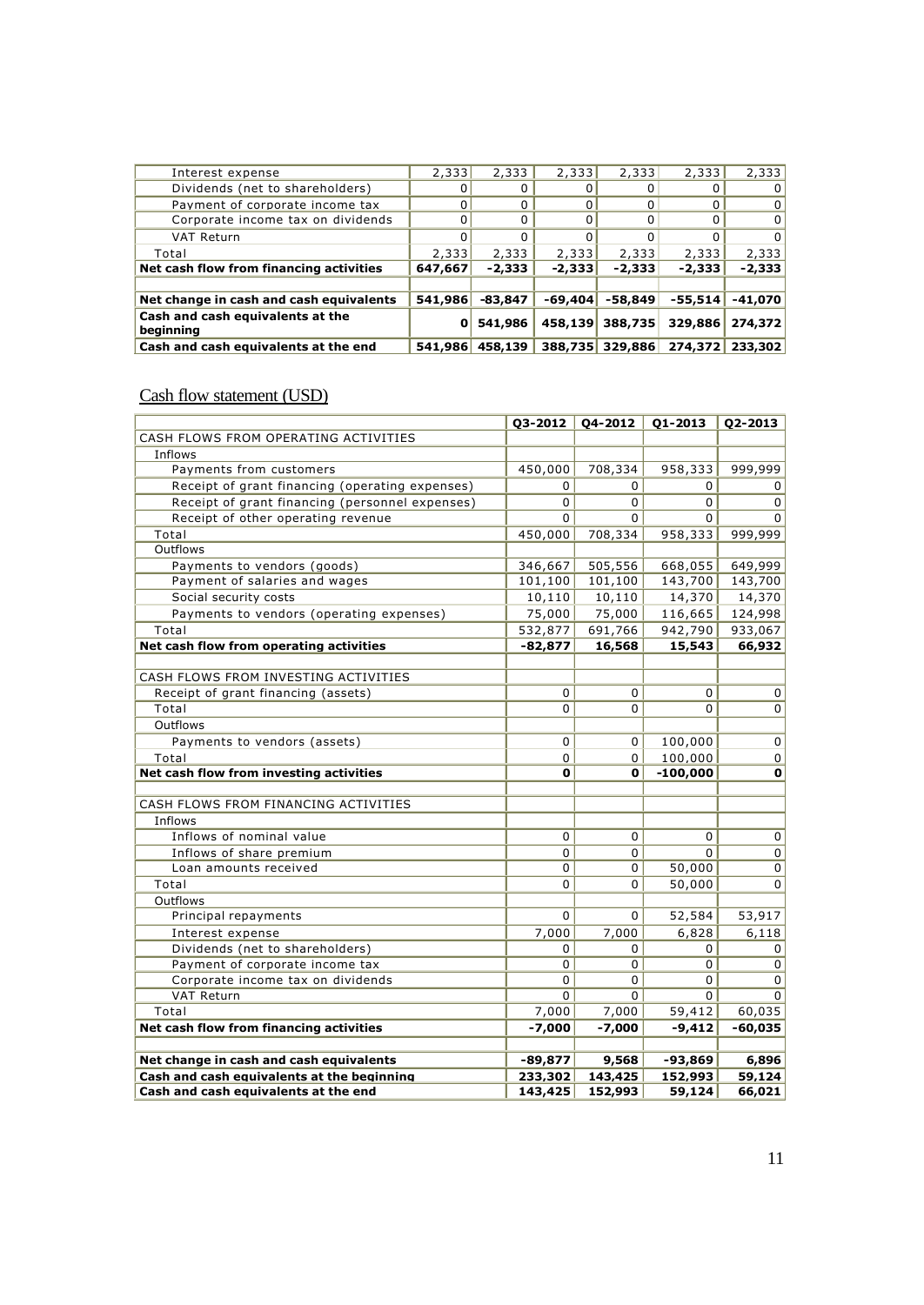Cash flow statement (USD)

| CASH FLOWS FROM OPERATING ACTIVITIES<br>Inflows<br>Payments from customers<br>1,425,000<br>3,958,332<br>5,437,500<br>Receipt of grant financing (operating expenses)<br>0<br>0<br>0<br>Receipt of grant financing (personnel expenses)<br>$\Omega$<br>$\Omega$<br>0<br>Receipt of other operating revenue<br>0<br>0<br>$\Omega$<br>Total<br>1,425,000<br>3,958,332<br>5,437,500<br>Outflows<br>Payments to vendors (goods)<br>1,061,667<br>2,618,055<br>3,602,083<br>Payment of salaries and wages<br>404,400<br>574,800<br>702,000<br>40,440<br>57,480<br>70,200<br>Social security costs<br>Payments to vendors (operating expenses)<br>337,500<br>595,837<br>491,663<br>4,970,120<br>Total<br>$\overline{1,}844,007$<br>3,741,998<br>Net cash flow from operating activities<br>$-419,007$<br>216,334<br>467,380<br>CASH FLOWS FROM INVESTING ACTIVITIES<br>$\mathbf 0$<br>Receipt of grant financing (assets)<br>$\overline{0}$<br>0<br>Total<br>$\Omega$<br>0<br>0<br>Outflows<br>Payments to vendors (assets)<br>50,000<br>100,000<br>$\pmb{0}$<br>Total<br>50,000<br>100,000<br>0<br>Net cash flow from investing activities<br>$-50,000$<br>$-100,000$<br>0<br>CASH FLOWS FROM FINANCING ACTIVITIES<br>Inflows<br>Inflows of nominal value<br>250,000<br>0<br>0<br>Inflows of share premium<br>$\Omega$<br>$\Omega$<br>$\pmb{0}$<br>400,000<br>50,000<br>$\pmb{0}$<br>Loan amounts received<br>$\mathbf 0$<br>Total<br>650,000<br>50,000<br>Outflows<br>0<br>214,492<br>216,584<br>Principal repayments<br>28,000<br>22,409<br>7,816<br>Interest expense<br>Dividends (net to shareholders)<br>0<br>0<br>0<br>114,364<br>Payment of corporate income tax<br>0<br>0<br>0<br>Corporate income tax on dividends<br>0<br>0<br><b>VAT Return</b><br>0<br>$\overline{0}$<br>$\Omega$<br>Total<br>28,000<br>236,901<br>338,763<br>Net cash flow from financing activities<br>$-186,901$<br>622,000<br>$-338,763$<br>Net change in cash and cash equivalents<br>$-70,567$<br>128,616<br>152,993<br>Cash and cash equivalents at the beginning<br>152,993<br>82,426<br>0 |                                      | 2012    | 2013   | 2014    |
|-------------------------------------------------------------------------------------------------------------------------------------------------------------------------------------------------------------------------------------------------------------------------------------------------------------------------------------------------------------------------------------------------------------------------------------------------------------------------------------------------------------------------------------------------------------------------------------------------------------------------------------------------------------------------------------------------------------------------------------------------------------------------------------------------------------------------------------------------------------------------------------------------------------------------------------------------------------------------------------------------------------------------------------------------------------------------------------------------------------------------------------------------------------------------------------------------------------------------------------------------------------------------------------------------------------------------------------------------------------------------------------------------------------------------------------------------------------------------------------------------------------------------------------------------------------------------------------------------------------------------------------------------------------------------------------------------------------------------------------------------------------------------------------------------------------------------------------------------------------------------------------------------------------------------------------------------------------------------------------------------------------------------------------------------------------------------|--------------------------------------|---------|--------|---------|
|                                                                                                                                                                                                                                                                                                                                                                                                                                                                                                                                                                                                                                                                                                                                                                                                                                                                                                                                                                                                                                                                                                                                                                                                                                                                                                                                                                                                                                                                                                                                                                                                                                                                                                                                                                                                                                                                                                                                                                                                                                                                         |                                      |         |        |         |
|                                                                                                                                                                                                                                                                                                                                                                                                                                                                                                                                                                                                                                                                                                                                                                                                                                                                                                                                                                                                                                                                                                                                                                                                                                                                                                                                                                                                                                                                                                                                                                                                                                                                                                                                                                                                                                                                                                                                                                                                                                                                         |                                      |         |        |         |
|                                                                                                                                                                                                                                                                                                                                                                                                                                                                                                                                                                                                                                                                                                                                                                                                                                                                                                                                                                                                                                                                                                                                                                                                                                                                                                                                                                                                                                                                                                                                                                                                                                                                                                                                                                                                                                                                                                                                                                                                                                                                         |                                      |         |        |         |
|                                                                                                                                                                                                                                                                                                                                                                                                                                                                                                                                                                                                                                                                                                                                                                                                                                                                                                                                                                                                                                                                                                                                                                                                                                                                                                                                                                                                                                                                                                                                                                                                                                                                                                                                                                                                                                                                                                                                                                                                                                                                         |                                      |         |        |         |
|                                                                                                                                                                                                                                                                                                                                                                                                                                                                                                                                                                                                                                                                                                                                                                                                                                                                                                                                                                                                                                                                                                                                                                                                                                                                                                                                                                                                                                                                                                                                                                                                                                                                                                                                                                                                                                                                                                                                                                                                                                                                         |                                      |         |        |         |
|                                                                                                                                                                                                                                                                                                                                                                                                                                                                                                                                                                                                                                                                                                                                                                                                                                                                                                                                                                                                                                                                                                                                                                                                                                                                                                                                                                                                                                                                                                                                                                                                                                                                                                                                                                                                                                                                                                                                                                                                                                                                         |                                      |         |        |         |
|                                                                                                                                                                                                                                                                                                                                                                                                                                                                                                                                                                                                                                                                                                                                                                                                                                                                                                                                                                                                                                                                                                                                                                                                                                                                                                                                                                                                                                                                                                                                                                                                                                                                                                                                                                                                                                                                                                                                                                                                                                                                         |                                      |         |        |         |
|                                                                                                                                                                                                                                                                                                                                                                                                                                                                                                                                                                                                                                                                                                                                                                                                                                                                                                                                                                                                                                                                                                                                                                                                                                                                                                                                                                                                                                                                                                                                                                                                                                                                                                                                                                                                                                                                                                                                                                                                                                                                         |                                      |         |        |         |
|                                                                                                                                                                                                                                                                                                                                                                                                                                                                                                                                                                                                                                                                                                                                                                                                                                                                                                                                                                                                                                                                                                                                                                                                                                                                                                                                                                                                                                                                                                                                                                                                                                                                                                                                                                                                                                                                                                                                                                                                                                                                         |                                      |         |        |         |
|                                                                                                                                                                                                                                                                                                                                                                                                                                                                                                                                                                                                                                                                                                                                                                                                                                                                                                                                                                                                                                                                                                                                                                                                                                                                                                                                                                                                                                                                                                                                                                                                                                                                                                                                                                                                                                                                                                                                                                                                                                                                         |                                      |         |        |         |
|                                                                                                                                                                                                                                                                                                                                                                                                                                                                                                                                                                                                                                                                                                                                                                                                                                                                                                                                                                                                                                                                                                                                                                                                                                                                                                                                                                                                                                                                                                                                                                                                                                                                                                                                                                                                                                                                                                                                                                                                                                                                         |                                      |         |        |         |
|                                                                                                                                                                                                                                                                                                                                                                                                                                                                                                                                                                                                                                                                                                                                                                                                                                                                                                                                                                                                                                                                                                                                                                                                                                                                                                                                                                                                                                                                                                                                                                                                                                                                                                                                                                                                                                                                                                                                                                                                                                                                         |                                      |         |        |         |
|                                                                                                                                                                                                                                                                                                                                                                                                                                                                                                                                                                                                                                                                                                                                                                                                                                                                                                                                                                                                                                                                                                                                                                                                                                                                                                                                                                                                                                                                                                                                                                                                                                                                                                                                                                                                                                                                                                                                                                                                                                                                         |                                      |         |        |         |
|                                                                                                                                                                                                                                                                                                                                                                                                                                                                                                                                                                                                                                                                                                                                                                                                                                                                                                                                                                                                                                                                                                                                                                                                                                                                                                                                                                                                                                                                                                                                                                                                                                                                                                                                                                                                                                                                                                                                                                                                                                                                         |                                      |         |        |         |
|                                                                                                                                                                                                                                                                                                                                                                                                                                                                                                                                                                                                                                                                                                                                                                                                                                                                                                                                                                                                                                                                                                                                                                                                                                                                                                                                                                                                                                                                                                                                                                                                                                                                                                                                                                                                                                                                                                                                                                                                                                                                         |                                      |         |        |         |
|                                                                                                                                                                                                                                                                                                                                                                                                                                                                                                                                                                                                                                                                                                                                                                                                                                                                                                                                                                                                                                                                                                                                                                                                                                                                                                                                                                                                                                                                                                                                                                                                                                                                                                                                                                                                                                                                                                                                                                                                                                                                         |                                      |         |        |         |
|                                                                                                                                                                                                                                                                                                                                                                                                                                                                                                                                                                                                                                                                                                                                                                                                                                                                                                                                                                                                                                                                                                                                                                                                                                                                                                                                                                                                                                                                                                                                                                                                                                                                                                                                                                                                                                                                                                                                                                                                                                                                         |                                      |         |        |         |
|                                                                                                                                                                                                                                                                                                                                                                                                                                                                                                                                                                                                                                                                                                                                                                                                                                                                                                                                                                                                                                                                                                                                                                                                                                                                                                                                                                                                                                                                                                                                                                                                                                                                                                                                                                                                                                                                                                                                                                                                                                                                         |                                      |         |        |         |
|                                                                                                                                                                                                                                                                                                                                                                                                                                                                                                                                                                                                                                                                                                                                                                                                                                                                                                                                                                                                                                                                                                                                                                                                                                                                                                                                                                                                                                                                                                                                                                                                                                                                                                                                                                                                                                                                                                                                                                                                                                                                         |                                      |         |        |         |
|                                                                                                                                                                                                                                                                                                                                                                                                                                                                                                                                                                                                                                                                                                                                                                                                                                                                                                                                                                                                                                                                                                                                                                                                                                                                                                                                                                                                                                                                                                                                                                                                                                                                                                                                                                                                                                                                                                                                                                                                                                                                         |                                      |         |        |         |
|                                                                                                                                                                                                                                                                                                                                                                                                                                                                                                                                                                                                                                                                                                                                                                                                                                                                                                                                                                                                                                                                                                                                                                                                                                                                                                                                                                                                                                                                                                                                                                                                                                                                                                                                                                                                                                                                                                                                                                                                                                                                         |                                      |         |        |         |
|                                                                                                                                                                                                                                                                                                                                                                                                                                                                                                                                                                                                                                                                                                                                                                                                                                                                                                                                                                                                                                                                                                                                                                                                                                                                                                                                                                                                                                                                                                                                                                                                                                                                                                                                                                                                                                                                                                                                                                                                                                                                         |                                      |         |        |         |
|                                                                                                                                                                                                                                                                                                                                                                                                                                                                                                                                                                                                                                                                                                                                                                                                                                                                                                                                                                                                                                                                                                                                                                                                                                                                                                                                                                                                                                                                                                                                                                                                                                                                                                                                                                                                                                                                                                                                                                                                                                                                         |                                      |         |        |         |
|                                                                                                                                                                                                                                                                                                                                                                                                                                                                                                                                                                                                                                                                                                                                                                                                                                                                                                                                                                                                                                                                                                                                                                                                                                                                                                                                                                                                                                                                                                                                                                                                                                                                                                                                                                                                                                                                                                                                                                                                                                                                         |                                      |         |        |         |
|                                                                                                                                                                                                                                                                                                                                                                                                                                                                                                                                                                                                                                                                                                                                                                                                                                                                                                                                                                                                                                                                                                                                                                                                                                                                                                                                                                                                                                                                                                                                                                                                                                                                                                                                                                                                                                                                                                                                                                                                                                                                         |                                      |         |        |         |
|                                                                                                                                                                                                                                                                                                                                                                                                                                                                                                                                                                                                                                                                                                                                                                                                                                                                                                                                                                                                                                                                                                                                                                                                                                                                                                                                                                                                                                                                                                                                                                                                                                                                                                                                                                                                                                                                                                                                                                                                                                                                         |                                      |         |        |         |
|                                                                                                                                                                                                                                                                                                                                                                                                                                                                                                                                                                                                                                                                                                                                                                                                                                                                                                                                                                                                                                                                                                                                                                                                                                                                                                                                                                                                                                                                                                                                                                                                                                                                                                                                                                                                                                                                                                                                                                                                                                                                         |                                      |         |        |         |
|                                                                                                                                                                                                                                                                                                                                                                                                                                                                                                                                                                                                                                                                                                                                                                                                                                                                                                                                                                                                                                                                                                                                                                                                                                                                                                                                                                                                                                                                                                                                                                                                                                                                                                                                                                                                                                                                                                                                                                                                                                                                         |                                      |         |        |         |
|                                                                                                                                                                                                                                                                                                                                                                                                                                                                                                                                                                                                                                                                                                                                                                                                                                                                                                                                                                                                                                                                                                                                                                                                                                                                                                                                                                                                                                                                                                                                                                                                                                                                                                                                                                                                                                                                                                                                                                                                                                                                         |                                      |         |        |         |
|                                                                                                                                                                                                                                                                                                                                                                                                                                                                                                                                                                                                                                                                                                                                                                                                                                                                                                                                                                                                                                                                                                                                                                                                                                                                                                                                                                                                                                                                                                                                                                                                                                                                                                                                                                                                                                                                                                                                                                                                                                                                         |                                      |         |        |         |
|                                                                                                                                                                                                                                                                                                                                                                                                                                                                                                                                                                                                                                                                                                                                                                                                                                                                                                                                                                                                                                                                                                                                                                                                                                                                                                                                                                                                                                                                                                                                                                                                                                                                                                                                                                                                                                                                                                                                                                                                                                                                         |                                      |         |        |         |
|                                                                                                                                                                                                                                                                                                                                                                                                                                                                                                                                                                                                                                                                                                                                                                                                                                                                                                                                                                                                                                                                                                                                                                                                                                                                                                                                                                                                                                                                                                                                                                                                                                                                                                                                                                                                                                                                                                                                                                                                                                                                         |                                      |         |        |         |
|                                                                                                                                                                                                                                                                                                                                                                                                                                                                                                                                                                                                                                                                                                                                                                                                                                                                                                                                                                                                                                                                                                                                                                                                                                                                                                                                                                                                                                                                                                                                                                                                                                                                                                                                                                                                                                                                                                                                                                                                                                                                         |                                      |         |        |         |
|                                                                                                                                                                                                                                                                                                                                                                                                                                                                                                                                                                                                                                                                                                                                                                                                                                                                                                                                                                                                                                                                                                                                                                                                                                                                                                                                                                                                                                                                                                                                                                                                                                                                                                                                                                                                                                                                                                                                                                                                                                                                         |                                      |         |        |         |
|                                                                                                                                                                                                                                                                                                                                                                                                                                                                                                                                                                                                                                                                                                                                                                                                                                                                                                                                                                                                                                                                                                                                                                                                                                                                                                                                                                                                                                                                                                                                                                                                                                                                                                                                                                                                                                                                                                                                                                                                                                                                         |                                      |         |        |         |
|                                                                                                                                                                                                                                                                                                                                                                                                                                                                                                                                                                                                                                                                                                                                                                                                                                                                                                                                                                                                                                                                                                                                                                                                                                                                                                                                                                                                                                                                                                                                                                                                                                                                                                                                                                                                                                                                                                                                                                                                                                                                         |                                      |         |        |         |
|                                                                                                                                                                                                                                                                                                                                                                                                                                                                                                                                                                                                                                                                                                                                                                                                                                                                                                                                                                                                                                                                                                                                                                                                                                                                                                                                                                                                                                                                                                                                                                                                                                                                                                                                                                                                                                                                                                                                                                                                                                                                         |                                      |         |        |         |
|                                                                                                                                                                                                                                                                                                                                                                                                                                                                                                                                                                                                                                                                                                                                                                                                                                                                                                                                                                                                                                                                                                                                                                                                                                                                                                                                                                                                                                                                                                                                                                                                                                                                                                                                                                                                                                                                                                                                                                                                                                                                         |                                      |         |        |         |
|                                                                                                                                                                                                                                                                                                                                                                                                                                                                                                                                                                                                                                                                                                                                                                                                                                                                                                                                                                                                                                                                                                                                                                                                                                                                                                                                                                                                                                                                                                                                                                                                                                                                                                                                                                                                                                                                                                                                                                                                                                                                         |                                      |         |        |         |
|                                                                                                                                                                                                                                                                                                                                                                                                                                                                                                                                                                                                                                                                                                                                                                                                                                                                                                                                                                                                                                                                                                                                                                                                                                                                                                                                                                                                                                                                                                                                                                                                                                                                                                                                                                                                                                                                                                                                                                                                                                                                         |                                      |         |        |         |
|                                                                                                                                                                                                                                                                                                                                                                                                                                                                                                                                                                                                                                                                                                                                                                                                                                                                                                                                                                                                                                                                                                                                                                                                                                                                                                                                                                                                                                                                                                                                                                                                                                                                                                                                                                                                                                                                                                                                                                                                                                                                         | Cash and cash equivalents at the end | 152,993 | 82,426 | 211,043 |

# **Risk Analysis**

The risk analysis section should anticipate the events or conditions that could affect the business success during the term of the business plan. Discuss how likely it is that these